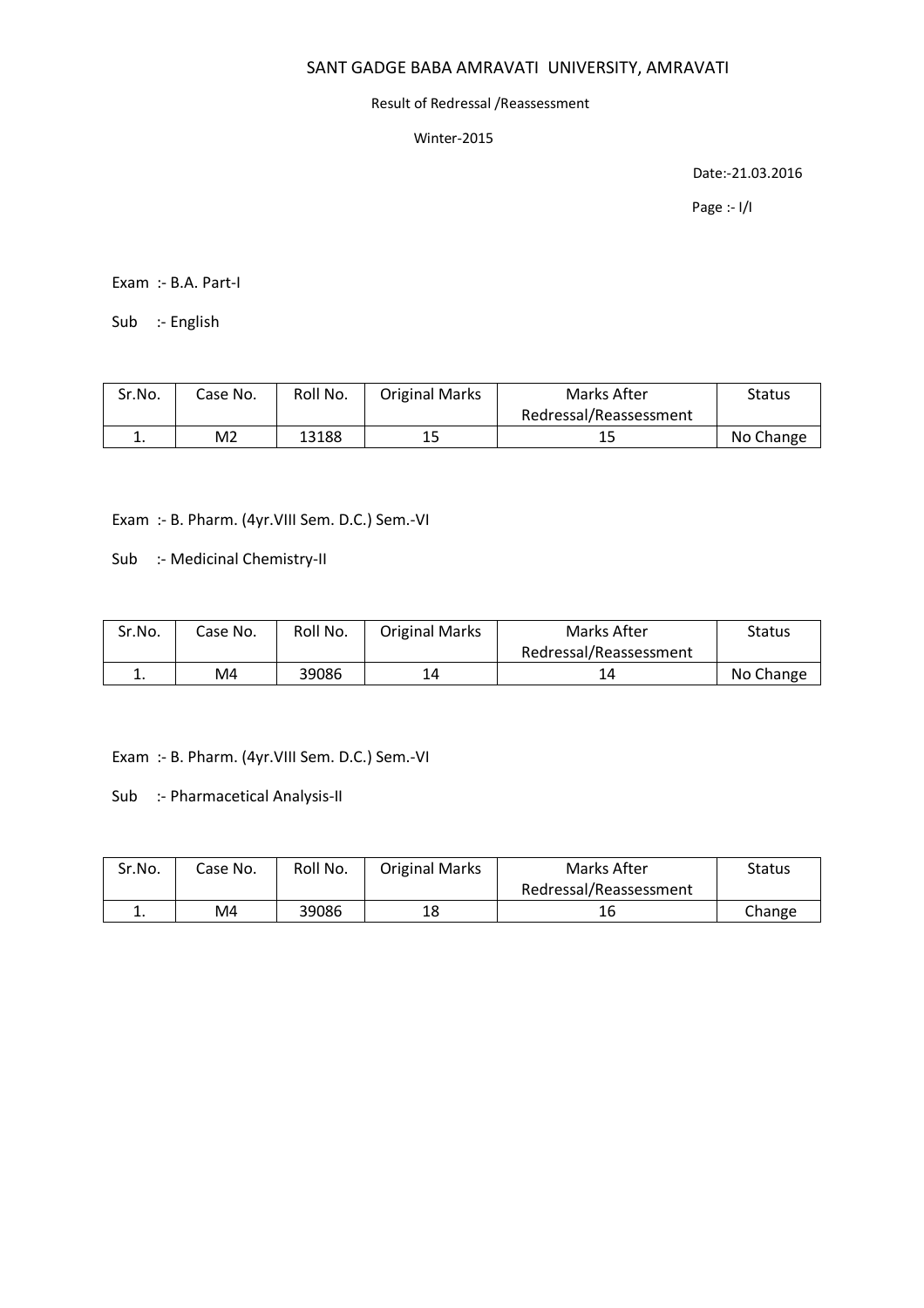# Result of Redressal /Reassessment

## Winter-2015

Date:-30.03.2016

Page :- I/I

Exam :- B.A. Part-I

Sub :- English Literature

| Sr.No. | Case No. | Roll No. | <b>Original Marks</b> | Marks After            | <b>Status</b> |
|--------|----------|----------|-----------------------|------------------------|---------------|
|        |          |          |                       | Redressal/Reassessment |               |
| --     | M3       | 2180     |                       |                        | Change        |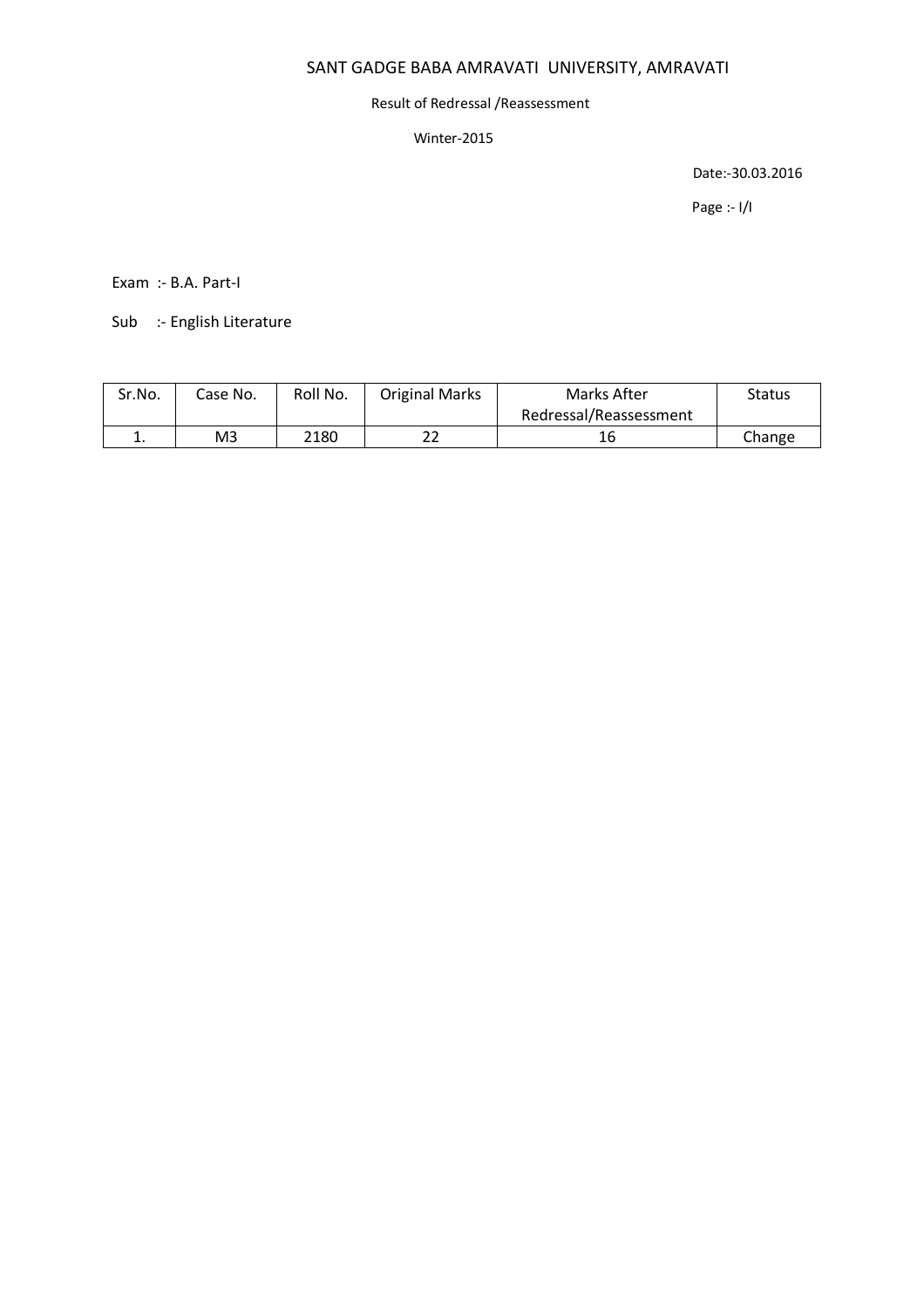## Result of Redressal /Reassessment

#### Winter-2015

Date:-04.04.2016

Page :- I/I

Exam :- B.Sc.Part-III (Old)(Annual Pattern Abs Into Sem.) Sem-V

Sub :- Mathematics

| Sr.No.   | Case No. | Roll No. | <b>Original Marks</b> | Marks After            | Status    |
|----------|----------|----------|-----------------------|------------------------|-----------|
|          |          |          |                       | Redressal/Reassessment |           |
| <b>.</b> | M6       | 50185    | 18                    | 18                     | No Change |

Exam :- B.Sc.Part-III (Old)(Annual Pattern Abs Into Sem.) Sem-VI

Sub :- Mathematics

| Sr.No. | Case No. | Roll No. | <b>Original Marks</b> | Marks After            | Status |
|--------|----------|----------|-----------------------|------------------------|--------|
|        |          |          |                       | Redressal/Reassessment |        |
| ∸.     | M6       | 50185    | 24                    | ∠∠                     | Change |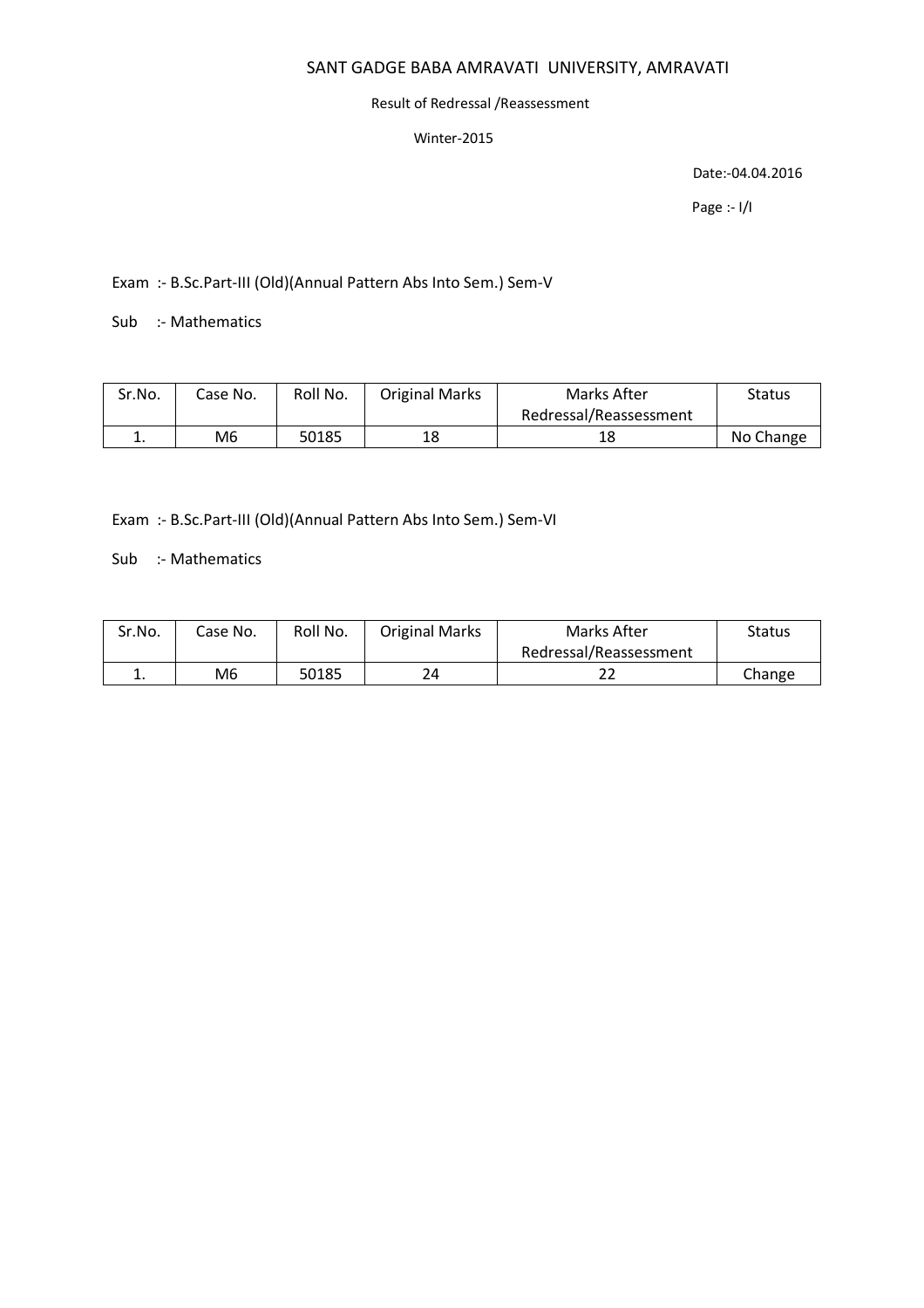#### Result of Redressal /Reassessment

## Winter-2015

Date:-13.04.2016

Page :- I/I

Exam :- LL.B.-II Sem.(Three Years Sem.Patt/)(Old)

Sub :- Family Law - II (Muslim Law)

| Sr.No.   | Case No. | Roll No. | <b>Original Marks</b> | Marks After            | Status |
|----------|----------|----------|-----------------------|------------------------|--------|
|          |          |          |                       | Redressal/Reassessment |        |
| <b>.</b> | M5       | 83036    | 35                    | 36                     | Change |

Exam :- LL.B.-II Sem.(Three Years Sem.Patt/)(Old)

Sub :- Consumer Protection Law

| Sr.No. | Case No. | Roll No. | <b>Original Marks</b> | Marks After            | Status |
|--------|----------|----------|-----------------------|------------------------|--------|
|        |          |          |                       | Redressal/Reassessment |        |
|        | M5       | 83036    | 35                    | 32                     | Change |

Exam :- BCA Part-III(Annual Abs.Into Sem)

Sub :- Web Application Development (Sem 4,5 & 6)

| Sr.No. | Case No. | Roll No. | <b>Original Marks</b> | Marks After            | Status |
|--------|----------|----------|-----------------------|------------------------|--------|
|        |          |          |                       | Redressal/Reassessment |        |
| ᅩ.     | M12      | 30021    |                       |                        | Change |

Exam :- BCA Part-III(Annual Abs.Into Sem)

Sub :- Data Communication Network (Sem 4,5 & 6)

| Sr.No. | Case No. | Roll No. | <b>Original Marks</b> | Marks After            | Status |
|--------|----------|----------|-----------------------|------------------------|--------|
|        |          |          |                       | Redressal/Reassessment |        |
| ᅩ.     | M12      | 30021    | 15                    |                        | Change |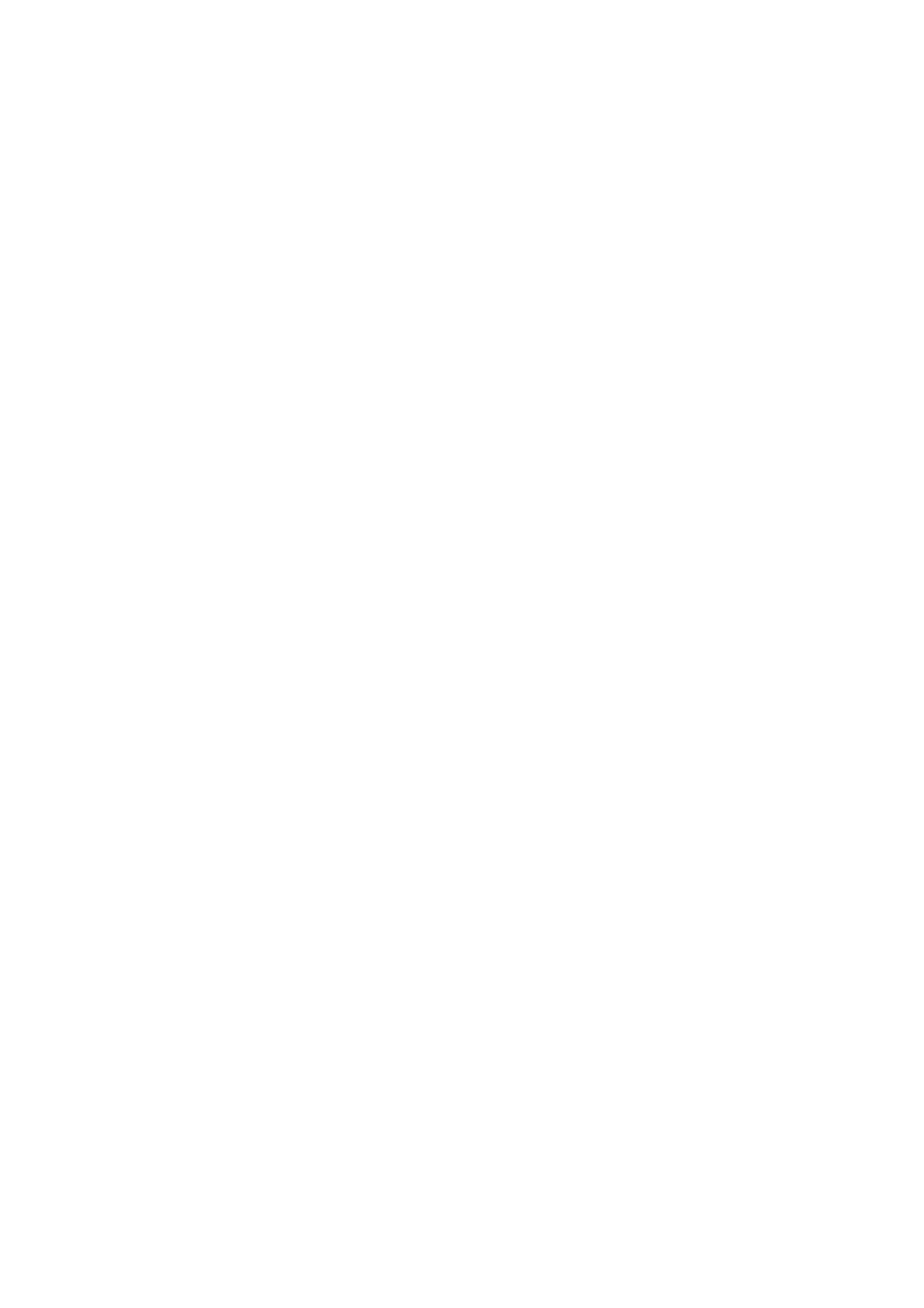## Result of Redressal /Reassessment

# Winter-2015

Date:-18.04.2016

Page :- I/I

# Exam :- B.Sc.Part-III(Old) (Annual Patter.Abs Into Sem.) (Sem.-V)

Sub :- Chemistry

| Sr.No. | Case No. | Roll No. | <b>Original Marks</b> | Marks After            | <b>Status</b> |
|--------|----------|----------|-----------------------|------------------------|---------------|
|        |          |          |                       | Redressal/Reassessment |               |
|        | M8       | 50051    | 08                    | 08                     | No Change     |

Exam :- B.Sc.Part-I(Old) (Annual Patter.Abs Into Sem.) (Sem.-II)

Sub :- Zoology

| Sr.No. | Case No. | Roll No. | <b>Original Marks</b> | Marks After            | Status |
|--------|----------|----------|-----------------------|------------------------|--------|
|        |          |          |                       | Redressal/Reassessment |        |
| ∸.     | M9       | 7029     | 34                    | 39                     | Change |

Exam :- B.C.A. Part-I(Annual Abs.Into Sem) (Sem 1,2 & 3)

Sub :- Digital Electronics

| Sr.No. | Case No. | Roll No. | <b>Original Marks</b> | Marks After            | <b>Status</b> |
|--------|----------|----------|-----------------------|------------------------|---------------|
|        |          |          |                       | Redressal/Reassessment |               |
| . .    | M11      | 1205     | 06                    | 06                     | No Change     |

Exam :- B.Pharm.(Four Year Eight Sem. Degree Course) Sem -VIII

Sub :- Pharmaceutical Analysis-IV

| Sr.No. | Case No. | Roll No. | <b>Original Marks</b> | Marks After            | Status |
|--------|----------|----------|-----------------------|------------------------|--------|
|        |          |          |                       | Redressal/Reassessment |        |
| ∸.     | M13      | 39541    | 05                    |                        | Change |

Exam :- B.Pharm.(Four Year Eight Sem. Degree Course) Sem -VIII

Sub :- Medicinal Chemistry-IV

| Sr.No. | Case No. | Roll No. | <b>Original Marks</b> | Marks After            | Status    |
|--------|----------|----------|-----------------------|------------------------|-----------|
|        |          |          |                       | Redressal/Reassessment |           |
| . .    | M13      | 39541    | 19                    | 19                     | No Change |

Exam :- B.Ed.(Old)

Sub :- Educational Psychology

| Sr.No. | Case No. | Roll No. | <b>Original Marks</b> | Marks After            | Status    |
|--------|----------|----------|-----------------------|------------------------|-----------|
|        |          |          |                       | Redressal/Reassessment |           |
| . .    | M17      | 620      | 18                    | 18                     | No Change |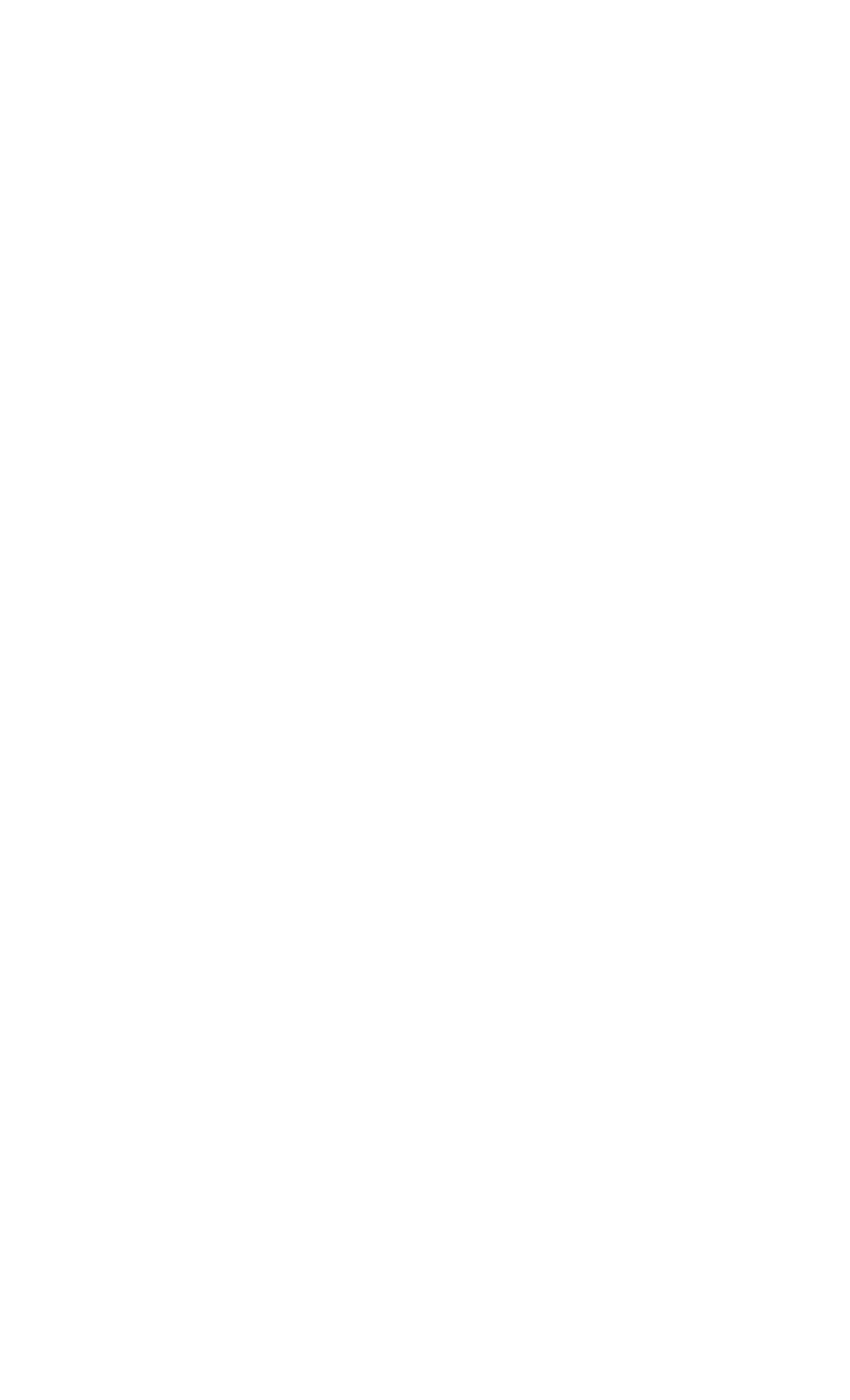## Result of Redressal /Reassessment

# Winter-2015

Date:-19.04.2016

Page :- I/I

Exam :- M.Sc.(Comp.Sci.) Sem-III (CBCS) (New)

Sub :- Data Mining & Data Warehousing

| Sr.No.   | Case No. | Roll No. | <b>Original Marks</b> | Marks After            | <b>Status</b> |
|----------|----------|----------|-----------------------|------------------------|---------------|
|          |          |          |                       | Redressal/Reassessment |               |
| <b>.</b> | M18      | 81641    | 20                    | ے ے                    | Change        |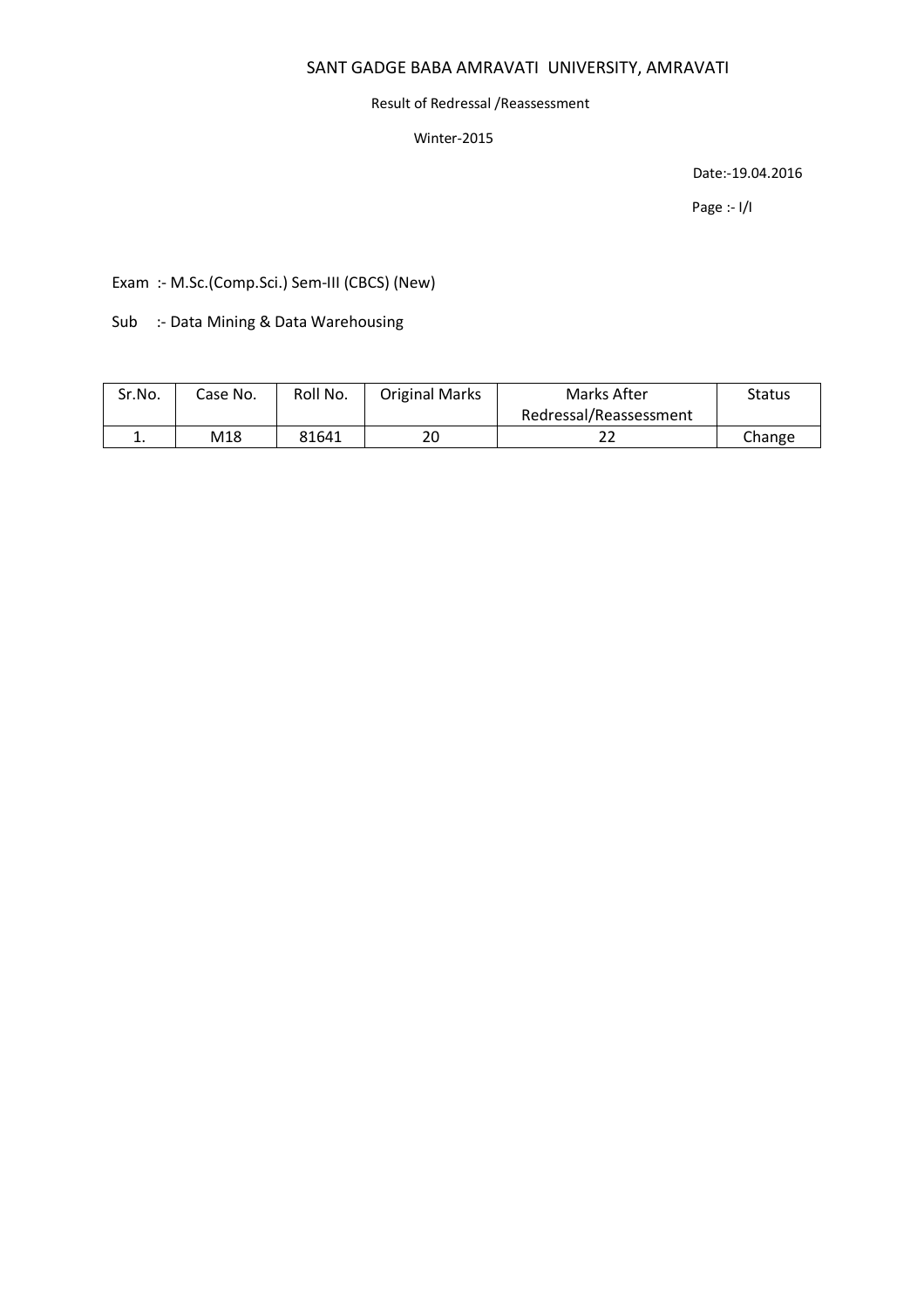## Result of Redressal /Reassessment

#### Winter-2015

Date:-21.04.2016

Page :- I/I

Exam :- B.Sc.Part-II (Old)(Annual Patter Abs Into Sem.) (Sem-IV)

Sub :- Chemistry

| Sr.No. | Case No. | Roll No. | <b>Original Marks</b> | Marks After            | <b>Status</b> |
|--------|----------|----------|-----------------------|------------------------|---------------|
|        |          |          |                       | Redressal/Reassessment |               |
|        | M14      | 25049    | 06                    | 10                     | Change        |
|        | M15      | 25176    | 26                    | 26                     | No Change     |